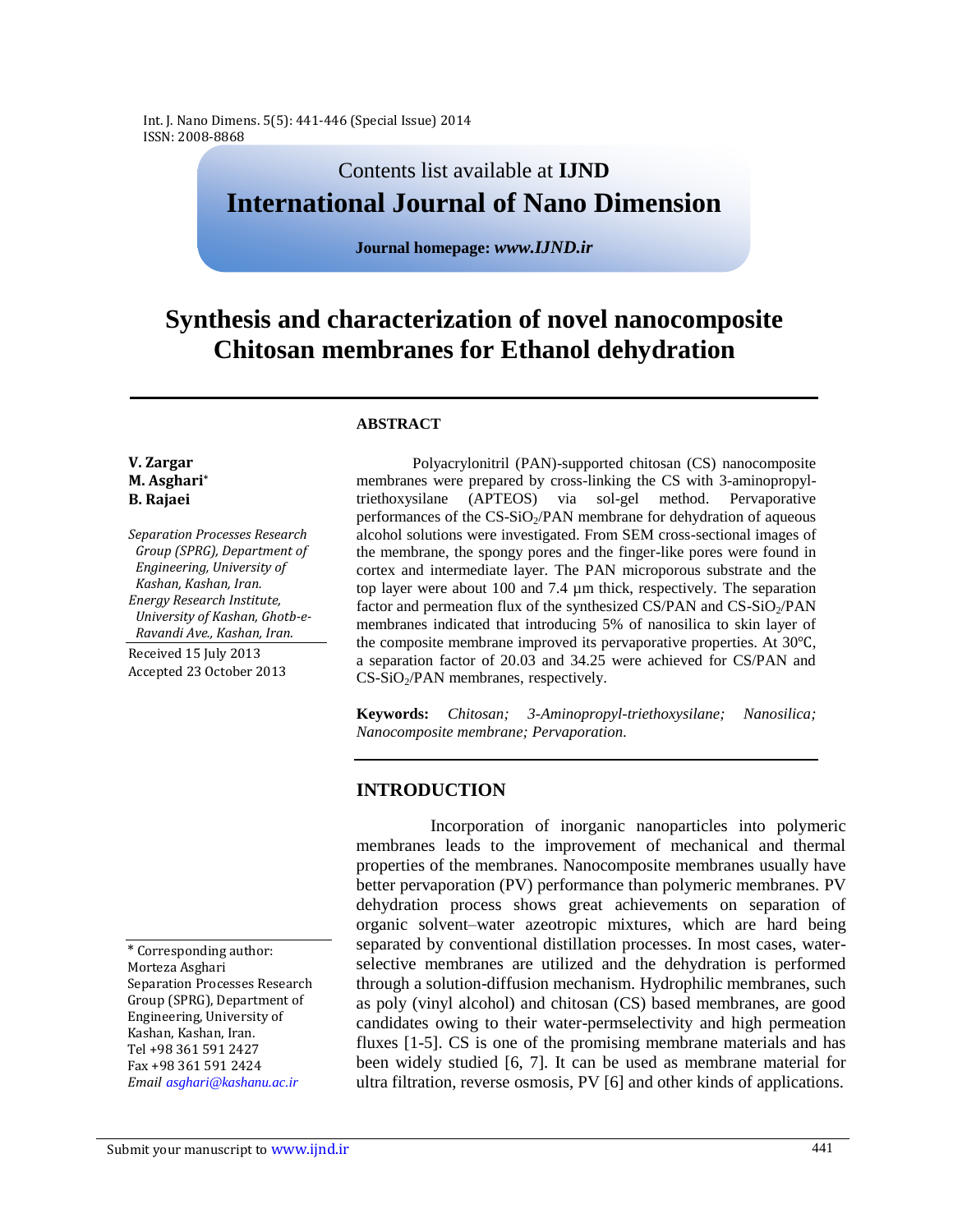In PV separation of water–ethanol mixtures, CS is regarded as the most effective water-permselective material since CS membranes have high separation factors [8]. CS, the second most biopolymer in nature, is the deacetylated form of chitin, which has been considered as one of the most promising materials due to its biodegradability, biocompatibility and non-toxicity [9-11]. CS is also a multifunctional polymer containing large numbers of reactive amine groups together with hydroxyl groups which make it a hydrophilic material and capable of reacting with groups such as epoxy group [12]. These hydrophilic groups are considered to play an important role in preferential water sorption and diffusion through the CS membrane [13]. CS has been proven to have good film forming properties, chemical resistance and high water permselectivity. It can be used for homogenous membranes or the skin layer of composite membranes [6, 8]. PAN is one of the most important polymers widely used as the substrate of membrane. It showed good mechanical strength as a film with a good thermal stability [14].

In the present work, a novel nanocomposite membrane was prepared by using PAN microporous membrane as sublayer, chitosan coating as top layer, and the PV properties for separating aqueous solvents through this membrane were investigated. In order to enhance the PV properties of chitosan membrane, silica nano particles were incorporated within membrane matrix.

# **EXPERIMENTAL**

## *Materials*

CS (medium molecular weight) was purchased from Chemopol Nellore, India. Acetic acid (99.9%), hydrochloric acid (HCL) and N, Ndimethylformide (DMF) and ethanol were supplied by Merck. APTEOS, a precursor for silica nanocomposite, and PAN was purchased from Shanghai Yaohua Chemical Plant (China) and Polyacryl Iran Corp., respectively.

## *Fabrication of PAN support*

A dope of PAN in dimethylformamide (DMF) was casted and then immersed and kept for 2 days in water coagulation bath without evaporation of solvents. After precipitation, the microporous support was washed with deionized water.

## *Nanocomposite mixed matrix membrane preparation*

Homogeneous dense CS membranes were also prepared by solution casting technique. Firstly, CS was dissolved in an acetic acid aqueous solution to form a solution of 1.0 wt% CS. The solution was stirred for 10h at room temperature and filtered to remove undissolved matter. Then, a certain amount of APTEOS as well as concentrated HCL as a catalyst were added to initiate the cross-linking reaction. A bubble-free solution was coated onto the microporous PAN support. The solvent captured in this thin layer was evaporated at room temperature to obtain a dense nonporous membrane layer on the PAN support. The thickness of ultrathin CS selective layer was measured using SEM images.

## *Membrane structurally characterization*

The morphology of the fabricated membranes was examined using scanning electron microscopy (SEM). The samples were coated with gold and observed with a Philips XL30 (Philips, The Netherlands) scanning electron microscope.

## *PV experiments*

PV experiments were carried out on a laboratory scale apparatus. In PV, the feed solution of 90 wt. % ethanol and the rest water was in direct contact with the membrane and was kept at 30℃. The membrane was housed in a PV cell that consisted of two detachable stainless steel parts. A porous steel plate was imbedded in one of the parts to support the membrane, and the two parts were set in proper alignment. Rubber O-rings were used to provide a pressure tight seal between the membrane and the permeation cell. The effective area of permeation was  $21 \text{ cm}^2$ . The feed mixture with a predetermined composition was circulated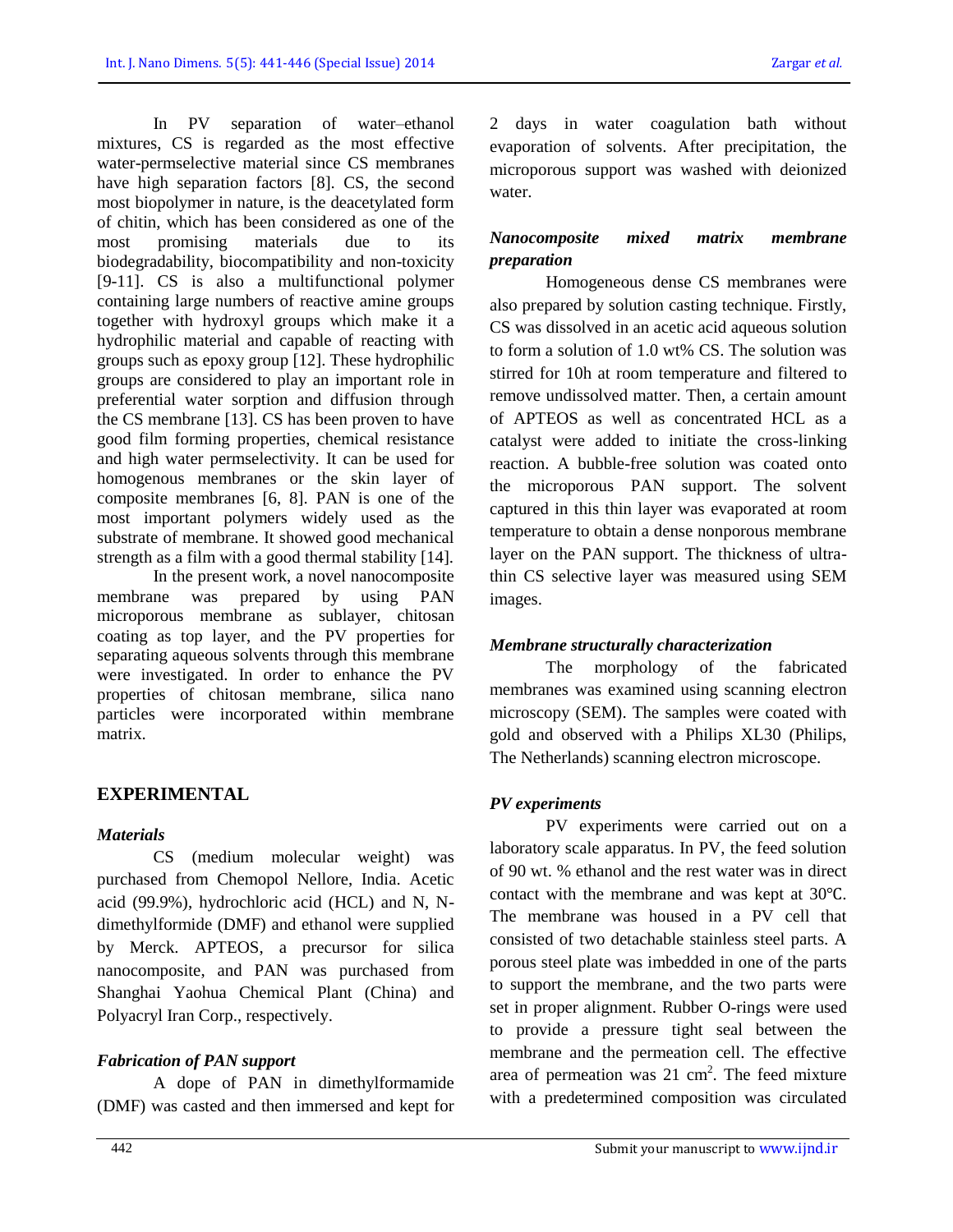from a thermostated feed tank to the permeation cell using a feed pump, and the retentate from the permeation cell was recycled to the feed tank. Vacuum was applied to the permeate side of the membrane, and the permeate vapor was condensed and collected in a Pyrex glass cold trap immersed in liquid nitrogen. In all the experiments, the feed was kept at atmospheric pressure, whereas the permeate pressure was maintained at 2–3 mbar, which was monitored by a Pirani vacuum gauge (MKS Instruments). The permeation rate was determined gravimetrically by weighing the permeate sample collected over a given period of time using an analytical balance, and the permeate composition was analyzed using a Hewlett-Packard gas chromatography equipped with a thermal conductivity detector. The feed circulation rate was kept substantially high as compared to the permeation rate so as to minimize the effect of concentration polarization. All the experimental data were collected after steady state of PV had been reached. The time required to reach the steady state was depending on the permeation flux through the membrane. The membrane was tested for the separations of the mentioned water/ethanol mixture. The permeate concentration and the permeation flux were used to characterize the membrane performance. In this permeation of binary mixtures, separation factor was also used to characterize the permselectivity of the membrane. In PV, the flux '*J*'of a given species, say faster permeating component '*i*'of a binary liquid mixture comprising of *i* (water) and *j* (ethanol) is given by:

$$
J_i = \frac{W_i}{At} \tag{1}
$$

Where *W<sup>i</sup>* represents the mass of water in permeate (kg), A the membrane area  $(m<sup>2</sup>)$  and *t* the evaluation time (h). The membrane selectivity is the ratio of permeability coefficients of water and ethanol and can be calculated from their respective concentrations in feed and permeate as given below:

$$
\alpha = \frac{y(1-x)}{x(1-y)}\tag{2}
$$

Where *x* and *y*, represented the feed and permeate concentrations of the faster permeating component '*i*', which is water in the present case.

Quite often, PV separation index (PSI) is used to describe the overall performance of a membrane for a selected feed mixture. This can be calculated from the product of water flux, *J* and selectivity, *α*:

$$
PSI = J \times \alpha \tag{3}
$$

#### **RESULTS AND DISCUSSION**

In preparing the membranes**,** APTEOS was first hydrolyzed in presence of an acid catalyst (HCl), leading to the formation of silanol groups. Then, the hydroxyl groups in one silanol formed siloxane bonds with those in another silanol or with the amine groups in CS through a dehydration or de-alcoholysis reaction during the membrane drying. Also, the hydroxyl groups and amine groups in the silanol can form hydrogen bonds with the dissociative hydroxyl groups or amine groups in the CS amorphous region, and these hydrogen and siloxane bonds are the cross-linking spots in the hybrid membranes.

Cross-sectional scanning electron micrographs of PAN-supported  $CS$ -nano $SiO<sub>2</sub>$ membrane are shown in Figure 1. As shown in Figure 1a, the thickness of microporous PAN substrate was about 100  $\mu$ m and the thickness of the skin layer (selective layer) of the membrane was about 7.4  $\mu$ m.

The formation of CS layer on top surface as well as the porous structure of PAN support could clearly be observed in Figure 1b. As seen, the spongy pores and the finger-like pores were found in support layer. Also, Figure 1c and d show a good stickiness between PAN and CS layers.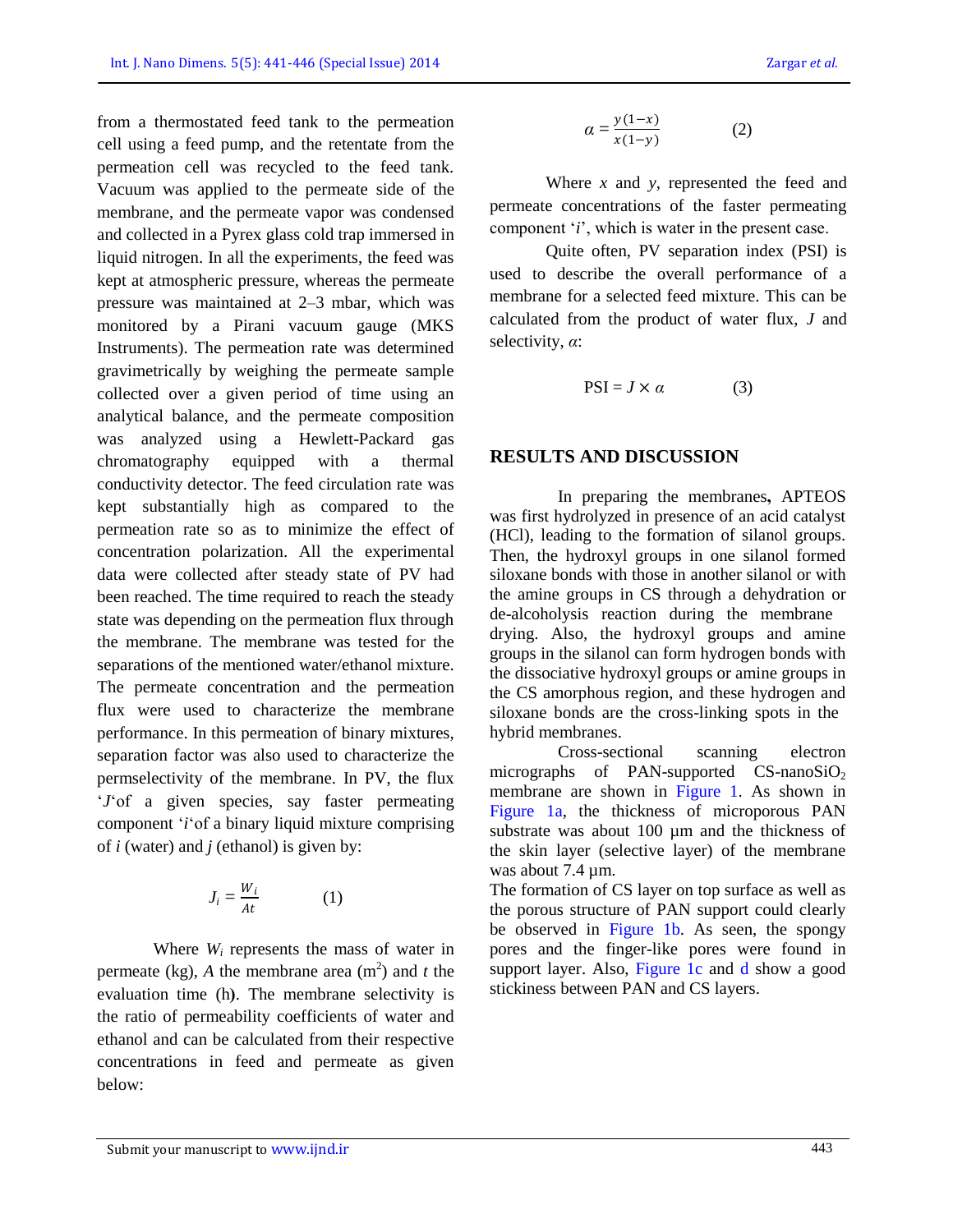

Fig. 1. Cross-sectional SEM images of PAN-supported CS-nanoSiO<sub>2</sub> membranes, a) 250 X, b) 700 X, c) 2500 X, d) 5000 X

The formation of CS layer on top surface as well as the porous structure of PAN support could clearly be observed in Figure 1b. As seen, the spongy pores and the finger-like pores were found in support layer. Also, Figures 1c and d show a good stickiness between PAN and CS layers.

The chemical structure of microporous support layer and nano particles makes great influence on pervaporative performance of the composite membrane. PAN is one of the most important polymers widely used as the substrate of membrane. It showed good mechanical strength as a film with good thermal stability. The permeation flux and separation factor of CS/PAN and CS- $SiO<sub>2</sub>/PAN$  membranes at a temperature of 30 $°C$  was calculated according to Eq. (1) and (2). Table 1 summarizes the flux permeation and separation factor values of the CS/PAN and  $CS-SiO<sub>2</sub>/PAN$ 

membranes. As seen, it could be concluded that the incorporation of silica nano particles into the polymeric matrix enhanced both the flux and separation factor of the composite membranes. Due to presence of  $5wt\%$  nano- $SiO<sub>2</sub>$ , the separation factor significantly increased from 20.03 to 34.25.

**Table 1.** Permeation flux and separation factor of CS/PAN and CS-SiO<sub>2</sub>/PAN membranes at 30 °C (EtOH in Feed = 90 wt %)

| <b>Membrane</b> | <b>Permeation</b><br>Flux, J<br>$(g/m^2 \cdot h)$ | <b>Separation</b><br>Factor, $\alpha$ | <b>Separation</b><br><b>Index, PSI</b><br>$(\mathbf{J}\cdot\boldsymbol{\alpha})$ |
|-----------------|---------------------------------------------------|---------------------------------------|----------------------------------------------------------------------------------|
| <b>CS/PAN</b>   | 152.38                                            | 20.03                                 | 3653.8                                                                           |
| $CS-SiO2/PAN$   | 180.12                                            | 34.25                                 | 6169.11                                                                          |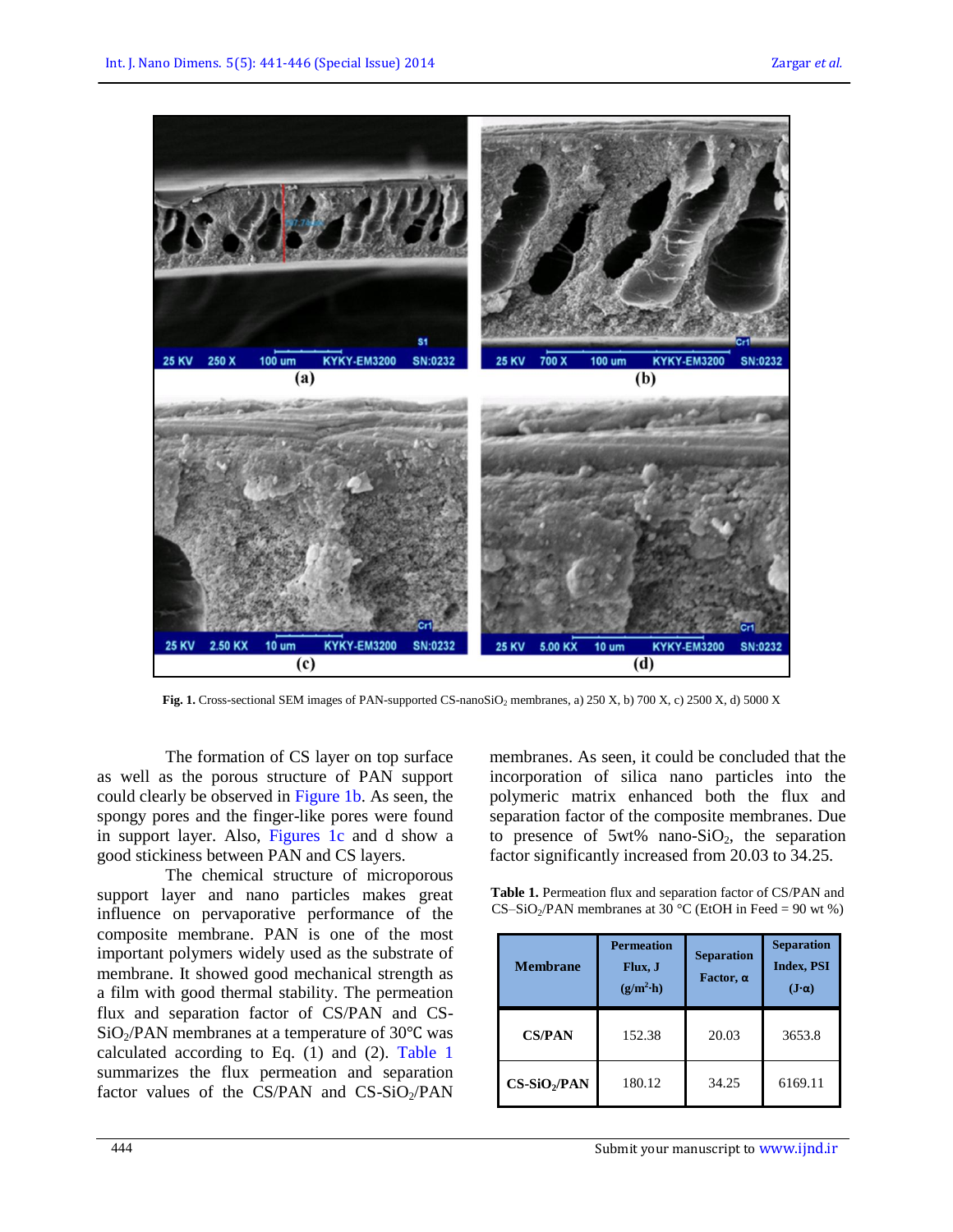#### **CONCLUSION**S

Novel composite CS/PAN and CSnano $SiO<sub>2</sub>/PAN$  membranes were synthesized to study the effect of incorporation of nano-SiO<sub>2</sub> on the permeation flux and separation factor of the composite membrane in PV separation of an ethanol/water mixture. It was concluded that the nanocomposite membrane had better pervaporative performance than the polymeric composite membrane. The results of ethanol dehydration experiments indicated an increase in separation factor. Due to presence of nano particles, the CS $nanoSiO<sub>2</sub>/PAN$  membrane had better separation factor of 34.25 and flux of 180.12  $g/m^2$  h than CS/PAN membrane with separation factor and flux of 20.03 and  $152.38g/m<sup>2</sup>$  h, respectively.

#### **ACKNOWLEDGMENTS**

The authors are grateful to Energy Research Institute at University of Kashan for supporting this work.

#### **REFERENCES**

- [1] Huang R. Y. M., Moon G. Y., Pal R., (2000), N-acetylated chitosan membranes for the pervaporation separation of alcohol/toluene mixtures. *J. Membr. Sci.* 176: 223–231.
- [2] Won W., Feng X., Lawless D., (2002), Pervaporation with chitosan membranes: separation of dimethyl carbonate/methanol/water mixtures. *J. Membr. Sci.* 209: 493–508.
- [3] Kanti P., Srigowri K., Madhuri J., Smitha B., Sridhar S., (2004), Dehydration of ethanol through blend membranes of chitosan and sodium alginate by pervaporation. *Sep. Purif. Technol.* 40:259– 266.
- [4] Kittur A. A., Kulkarni S. S., Aralaguppi M. I., Kariduraganavar M. Y., (2005), Preparation and characterization of novel

pervaporation membranes for the separation of water-isopropanol mixtures using chitosan and NaY zeolite. *J. Membr. Sci*. 247: 75–86.

- [5] Hilmioglu N. D., Tulbentci S., (2004), Separation of IPA/water mixtures by pervaporation: sorption and pervaporation results. *Vacuum.* 72: 35–40.
- [6] Ghazali M., Nawawi M., Huang R. Y. M., (1997), Pervaporation dehydration of isopropanol with chitosan Membranes. *J. Membr. Sci.* 124: 53–62.
- [7] Wu L., Zhu C., Liu M., (1994), Study of a new pervaporation membrane. Part I. Preparation and characteristic of the new membrane. *Membr. Sci. Tech.* 90: 199–205.
- [8] Mochizuki A., Sato Y., Ogawara H., Yamashita S., (1989), Pervaporation separation of water–ethanol mixtures through polysaccharide membranes, 1. The effects of salts on the permselectivity of cellulose membrane in pervaporation. *J. Appl. Polym. Sci.* 37: 3357–3374.
- [9] Kumar M. N. V. R., Muzzarelli R. A. A., Muzzarelli C., Sashiwa H., Domb A. J., (2004), Chitosan chemistry and pharmaceutical perspectives. *Chem. Rev.*104: 6017–6084.
- [10] Jameela S. R., Jayakrishnan A., (1995), Glutaraldehyde crosslinked chitosan as a long acting biodegradable drug delivery vehicle: studies on the in vitro release of mitoxantrone and in vivo degradation of microspheres in rat muscle. *Biomaterials.* 16: 769–775.
- [11] Kim J. H., Jegal J., Lee K. H., (2003), Optical resolution of amino acids through enantioselective polymeric membranes based on polysaccharides. *J. Membr. Sci.* 213: 273–283.
- [12] Jiang Z. Y., Yu X. Y., Wu H., (2006), Preparation of CS/GPTMS hybrid molecularly imprinted membrane for efficient